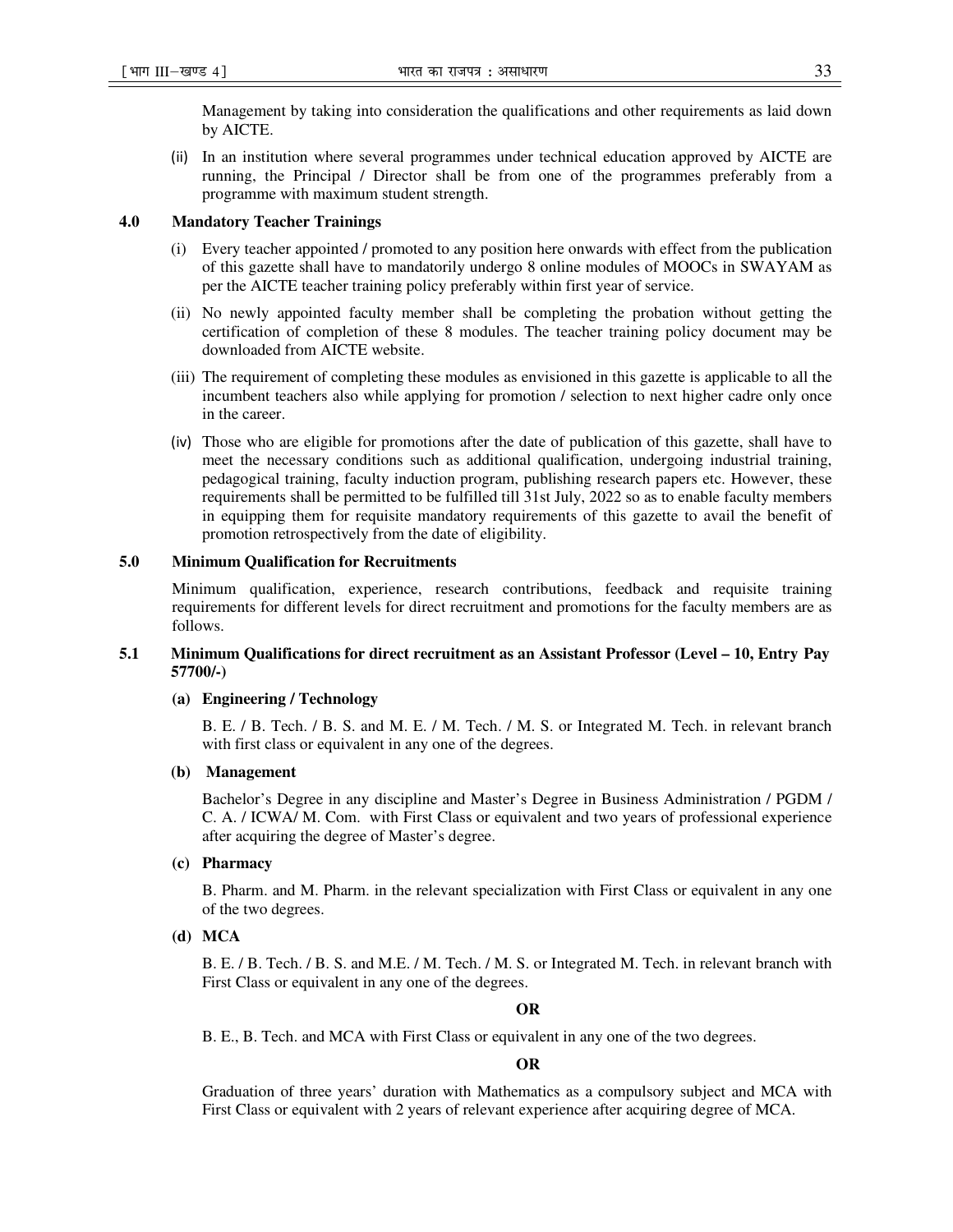### **(e) Hotel Management and Catering Technology**

Minimum 4 years Bachelor's Degree in HMCT and Master's Degree in HMCT or in relevant disciplines with First Class or equivalent in any one of the two degrees.

### **OR**

Minimum 4 years Bachelor's Degree in HMCT with First Class or equivalent and minimum of 5 years of relevant experience at a managerial level not less than Assistant Manager in a 4 - star Hotel or in a similar position in the hospitality industry/ tourism industry.

# **(f) Architecture**

B. Arch. and M. Arch. or equivalent Master's degree in an allied field with First Class in any one of the two degrees, and minimum 2 years' experience in the Architecture profession.

#### OR

B. Arch. with First class or equivalent and minimum of 5 years' experience in the Architecture profession.

### **(g) Town Planning**

Bachelor's degree in Architecture / Planning / Civil Engineering or Master's degree in Geography / Economics / Sociology or equivalent AND Master of Planning or equivalent with First class or equivalent in either in Master of Planning or any above degrees with 2 years of relevant experience

### **(h) Design**

Bachelor's Degree or minimum 4 year Diploma in any one of the streams of Design, Fine Arts, Applied Arts and Architecture or Bachelor**'**s degree in Engineering with First class or equivalent

#### **AND**

Master's degree or equivalent Post Graduate Diploma in relevant disciplines with First Class or equivalent in a concerned **/** relevant **/**allied subject of Industrial Design **/** Visual Communication **/**  Fine Arts **/** Applied Arts **/** Architecture **/** Interaction Design **/** New Media Studies **/** Design Management **/** Ergonomics **/** Human Factors Engineering **/** Indian Craft Studies and related fields of Engineering or Design**.**

### **AND**

Minimum 2 years of professional design experience in Industry / research organization **/** Design studios.

# **(i) Fine Arts**

Bachelor's and Master's degree in the relevant branch with First Class or equivalent in any one of the two degrees and minimum 2 years of relevant professional experience.

### **(j) Qualifications for Faculties in Science and Humanities:**

The qualifications for recruitment and promotions for faculty in the disciplines of Basic Sciences, Social Science and Humanities shall be as per the UGC Notification No. F.1-2/2017(EC/PS) Dated 18th July, 2018 and UGC guidelines issued from time to time.

**Note:** Candidates who have done Ph.D. after the Bachelor's Degree from institution of National importance with GATE/ GPAT/ CEED shall be eligible for the post of Assistant Professor.

### **5.2 Minimum Qualification Norms for Direct Recruitments / Promotions for Stage –II to Stage –VI**

### **(a) Qualification for Assistant Professor (Senior Scale, Level – 11, Entry Pay 68900/-)**

#### **For Promotion of Incumbents**

a. Qualifications prescribed for the post of Assistant Professor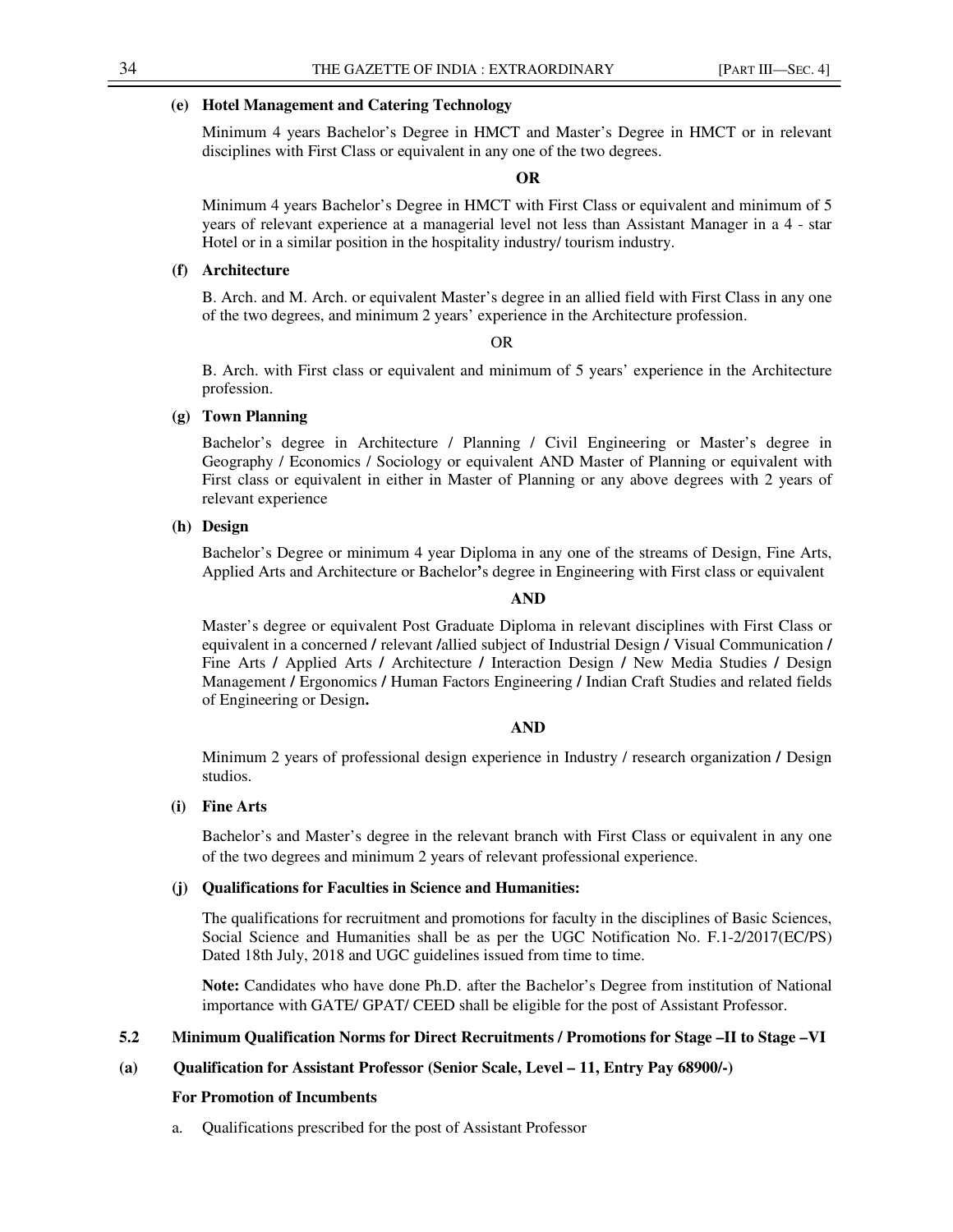# AND

b. Should have completed minimum training requirements as per Annexure - III.

### AND

c. Should have satisfied any one of the below mentioned set of requirements.

| <b>Set</b> | <b>Additional</b><br>Qualificatio<br>n | To have acquired in the cadre of Assistant Professor |                                                                                          |                                         |
|------------|----------------------------------------|------------------------------------------------------|------------------------------------------------------------------------------------------|-----------------------------------------|
| No.        |                                        | <b>Experience</b><br>(Years)                         | <b>Research publications in SCI</b><br>journals /UGC /AICTE<br>approved list of journals | Avg. 360° feedback<br>score (out of 10) |
|            |                                        |                                                      |                                                                                          | 8 to 10                                 |
| ∍          |                                        |                                                      |                                                                                          | 8 to 10                                 |
| 3          |                                        |                                                      |                                                                                          | $5$ to $\lt 8$                          |

# **(b) Qualifications for Assistant Professor (Selection Grade, Level – 12, Entry Pay 79800/-) For Promotion of Incumbents**

a. Qualifications as prescribed for the post of Assistant Professor (Senior Scale)

AND

b. Should have completed minimum training requirements as per Annexure - III.

### AND

c. Should have satisfied any one of the below mentioned set of requirements.

| Set No.<br>To have acquired in the cadre of Assistant Professor (Senior Scale) |                                           |                              |                                                                                                     |                                                      |
|--------------------------------------------------------------------------------|-------------------------------------------|------------------------------|-----------------------------------------------------------------------------------------------------|------------------------------------------------------|
|                                                                                | <b>Additional</b><br><b>Qualification</b> | <b>Experience</b><br>(Years) | <b>Research publications in</b><br>SCI journals /UGC /<br><b>AICTE</b> approved list of<br>journals | Avg. $360^\circ$<br>feedback score<br>(out of $10$ ) |
|                                                                                |                                           |                              |                                                                                                     | 8 to 10                                              |
|                                                                                |                                           |                              |                                                                                                     | $5$ to $\lt 8$                                       |

# **(c) Qualifications for Associate Professor (Level – 13A1, Entry Pay 131400/-)**

# **i. For Direct Recruitment**

a. Ph.D. degree in the relevant field and First class or equivalent at either Bachelor's or Master's level in the relevant branch

AND

b. At least total 6 research publications in SCI journals **/** UGC **/** AICTE approved list of journals.

AND

- **c.** Minimum of 8 years of experience in teaching / research / industry out of which at least 2 years shall be Post Ph.D. experience.
- **Note**:In case of HMCT, 8 years of industry experience at a managerial level not below the position of Head of Department handling a team of 20 persons or more in a 4 star hotel or above category or in a similar position in the hospitality industry / tourism industry.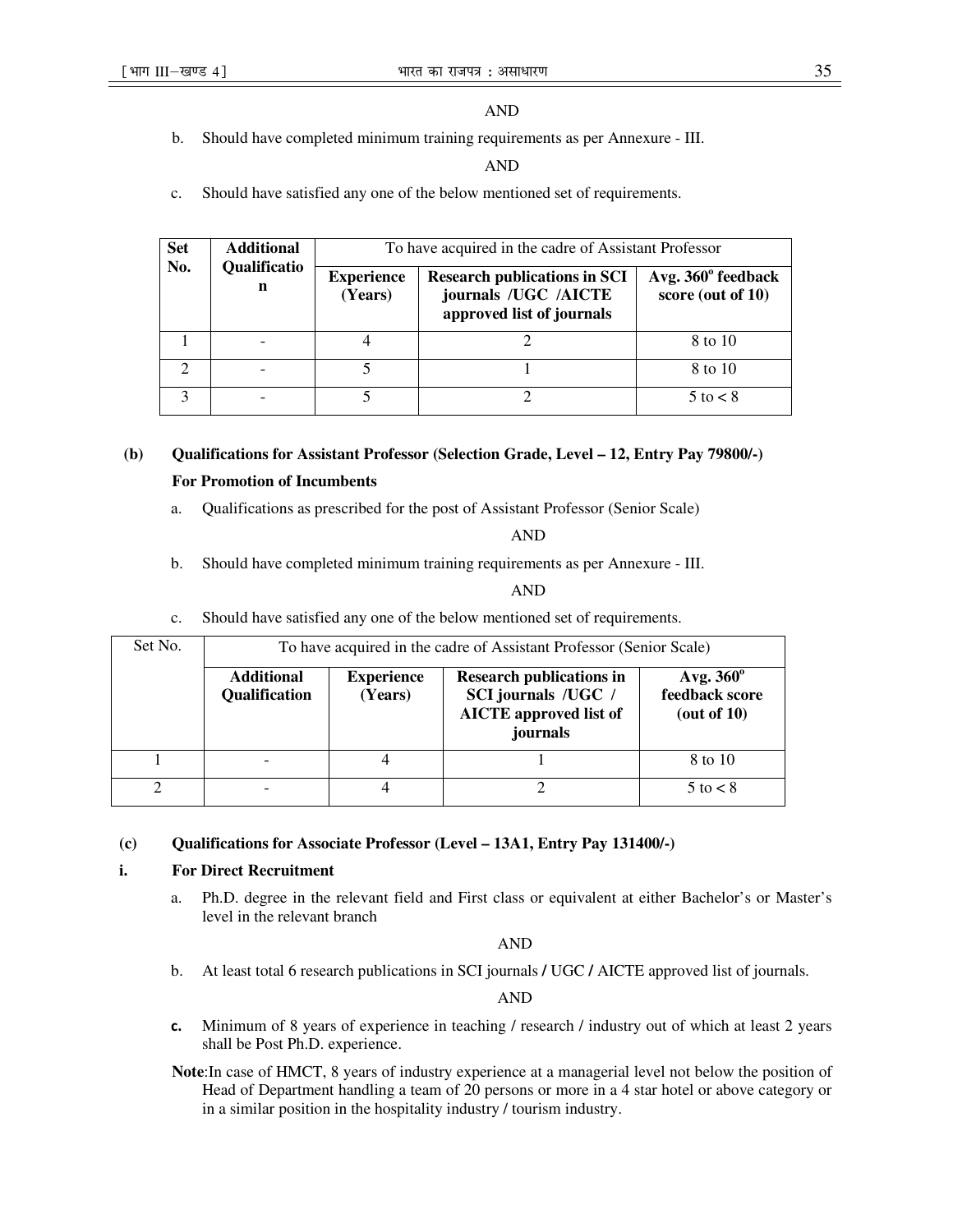# **ii For Promotion of Incumbents**

a. Ph. D. degree in relevant field and First class or equivalent at either Bachelor's or Master's level in the relevant branch.

AND

b. Should have completed minimum training requirements as per Annexure – III.

AND

c. Should have satisfied any one of the below mentioned set of requirements.

| Set No. | To have acquired in the cadre of Assistant Professor (Selection Grade). |                                                                                        |                                         |
|---------|-------------------------------------------------------------------------|----------------------------------------------------------------------------------------|-----------------------------------------|
|         | <b>Experience</b><br>(Years)                                            | <b>Research publications in SCI</b><br>journals UGC AICTE approved<br>list of journals | Avg. 360° feedback<br>score (out of 10) |
|         |                                                                         |                                                                                        | $5$ to $\lt 8$                          |
|         |                                                                         |                                                                                        | 8 to 10                                 |

# **(d) Qualifications for Professor (Level – 14, Entry Pay 144200/-)**

### **(i) Direct Recruitment**

a. Ph. D. degree in relevant field and First class or equivalent at either Bachelor's or Master's level in the relevant branch.

AND

b. Minimum of 10 years of experience in teaching / research / industry out of which at least 3 years shall be at a post equivalent to that of an Associate Professor.

# AND

c. At least 6 research publications at the level of Associate Professor in SCI journals **/** UGC **/**  AICTE approved list of journals and at least 2 successful Ph.D. guided as Supervisor / Cosupervisor till the date of eligibility of promotion.

OR

At least 10 research publications at the level of Associate Professor in SCI journals **/** UGC **/**  AICTE approved list of journals till the date of eligibility of promotion**.**

### **(ii) For Promotion of the Incumbents**

a. Ph. D. degree in relevant field and First Class or equivalent at either Bachelor's or Master's level in the relevant branch.

AND

b. Should have satisfied any one of the below mentioned set of requirements.

| Set No.                     | Ph.D. guided<br><b>Total</b> |                              | To have acquired in the cadre of Associate Professor. |                                                                                                        |                                                   |
|-----------------------------|------------------------------|------------------------------|-------------------------------------------------------|--------------------------------------------------------------------------------------------------------|---------------------------------------------------|
|                             |                              | <b>Experience</b><br>(Years) | <b>Experience</b><br>(Years)                          | <b>Research</b><br>publications in SCI<br>journals /UGC /<br><b>AICTE</b> approved<br>list of journals | Avg. $360^\circ$<br>feedback score<br>(out of 10) |
|                             |                              | 15                           | 3                                                     | 6                                                                                                      | 8 to 10                                           |
| $\mathcal{D}_{\mathcal{L}}$ | $\mathcal{D}_{\mathcal{L}}$  | 15                           | 3                                                     | 6                                                                                                      | $5$ to $\lt 8$                                    |
| 3                           |                              | 16                           | 3                                                     | 4                                                                                                      | 8 to 10                                           |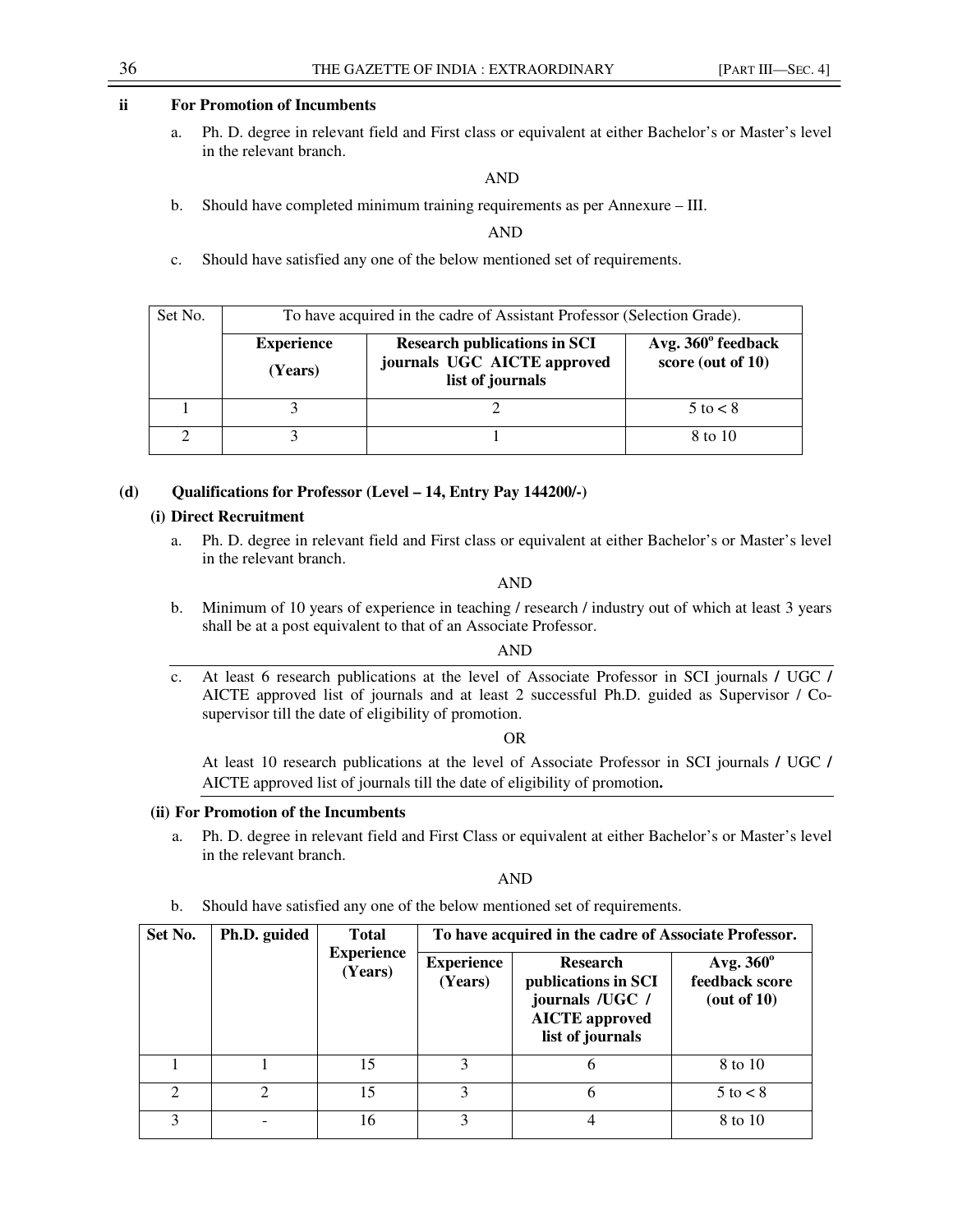### **Note: 360°Feedback**

- 1. The feedback obtained every year, till the date of eligibility of next stage, shall be taken as an average of all the preceding years added together required for promotions.
- 2. In case the candidate fails to achieve the maximum feedback score, the subsequent year's may be taken into consideration while dropping the lowest feedback score in any one of the year.

### **(e) Qualifications for Promotion to Senior Professor (Level –15, Entry Pay 182200/-)**

a. Ph. D. degree in the relevant field

#### **AND**

b. Minimum ten years of experience in the cadre of Professor

#### **AND**

c. At least 8 research publications in SCI journals **/** UGC **/** AICTE approved list of journals, should have at least 2 successful Ph. D. guided as Supervisor / Co-Supervisor as a Professor.

#### **OR**

c. At least 8 research publications in SCI journals **/** UGC **/** AICTE approved list of journals, should have provided academic leadership as institution head at least for 3 years at the level of Professor.

#### **OR**

c. At least 8 research publications in SCI journals / UGC / AICTE approved list of journals, should have provided educational leadership at state / national level at least for 3 years at the level of Professor.

#### **AND**

d. At least one patent awarded

### **OR**

d. Development of one MOOC course applicable at national platform

#### **Notes:**

- 1. The selection of Senior Professor shall also be based on academic achievements, favorable review of academic, research and administrative work from three eminent subject experts not below the post of Senior Professor or a Professor of at least ten years of experience.
- 2. The selection shall be based on ten best publications and award of Ph. D. degrees to at least two candidates under his / her supervision during the last 10 years and interaction with the Selection Committee constituted as per this regulation.

### **(f) Qualifications for Direct Recruitment of Principal / Director**

#### **(Level – 14, Entry Pay 144200/- with the special allowance of Rs. 6750/- per month)**

- a. Ph. D. degree and First Class or equivalent at either Bachelor's or Master's level in the relevant branch
- b. At least two successful Ph.D. guided as supervisor / Co-Supervisor and minimum 8 research publications in SCI journals **/** UGC **/** AICTE approved list of journals.
- c. Minimum 15 years of experience in teaching / research/ industry, out of which at least 3 years shall be at the post equivalent to that of Professor.

#### **Notes:**

1. This position shall be of contractual in nature for 5 years and can be extended for one more term depending upon the performance.